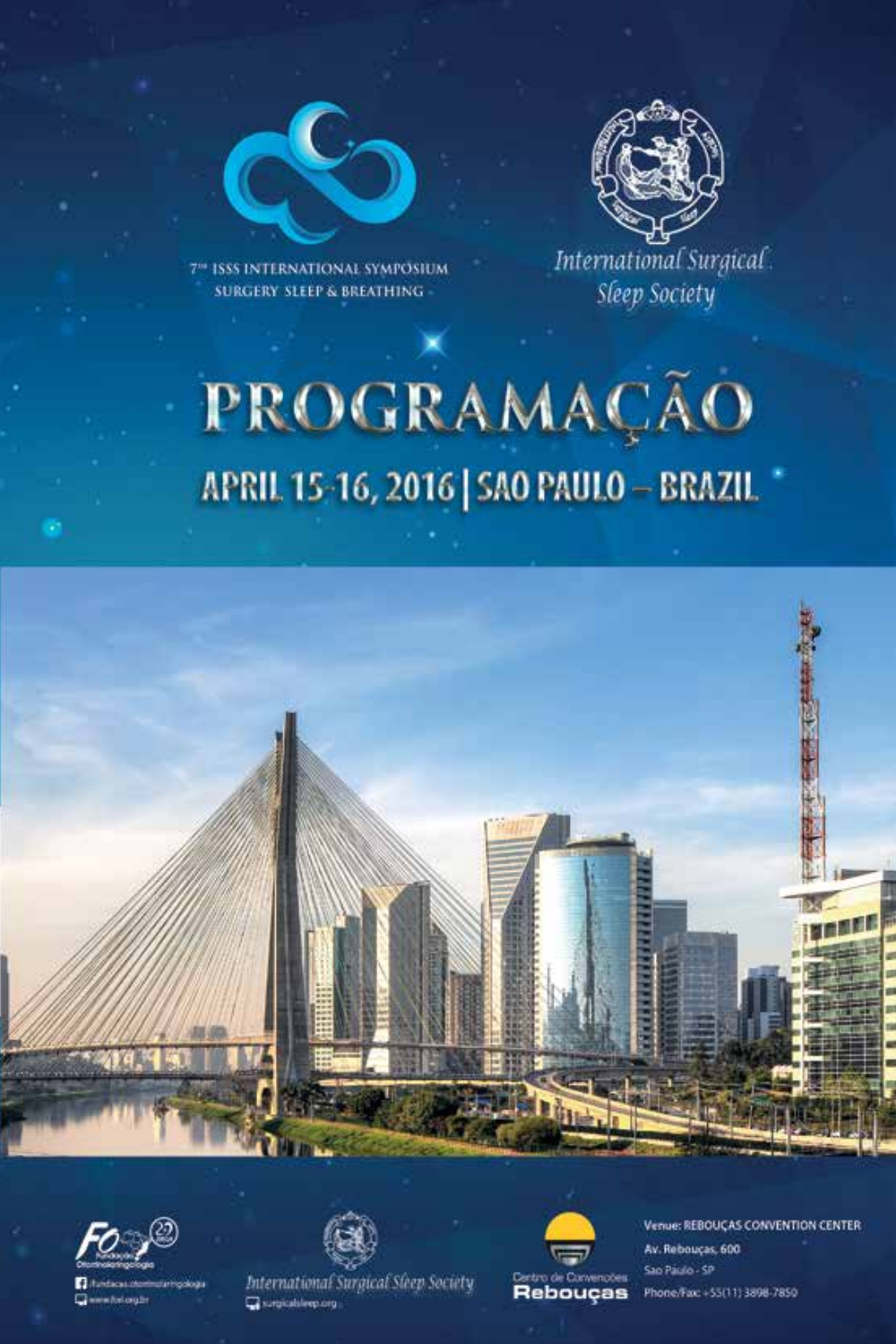#### Dear Colleagues and Friends,

On behalf of the Organizing and Scientific Committees, it is our great pleasure to invite you to the 7th International Surgical Sleep Society Symposium on Surgery, Sleep and Breathing which will take place on April 15-16, 2016 at the Centro de Convenções Rebouças São Paulo, São Paulo, Brazil.

For the first time, an ISSS meeting will be held in Latin America. This is the world's preeminent symposium dedicated to discuss the advances in sleep surgery. We will bring together a whole team of experts in sleep surgery from all over the world. In fact, Sao Paulo will welcome the thought leaders who have developed or researched the wide range of surgical procedures available to treat children and adults with snoring and obstructive sleep apnea.

We have allocated plenty of time for discussions and questions from the audience in all scientific sessions. This a unique opportunity for otolaryngologists and oral surgeons to understand and start exploring the state of the art in sleep surgery. We look forward to your support of one of the most important scientific events in the field of sleep medicine and surgery.



**Denilson Fomin** Director 7<sup>th</sup> ISSS



**Michel Cahali** Director 7<sup>th</sup> ISSS



**Eric Kezirian** President of ISSS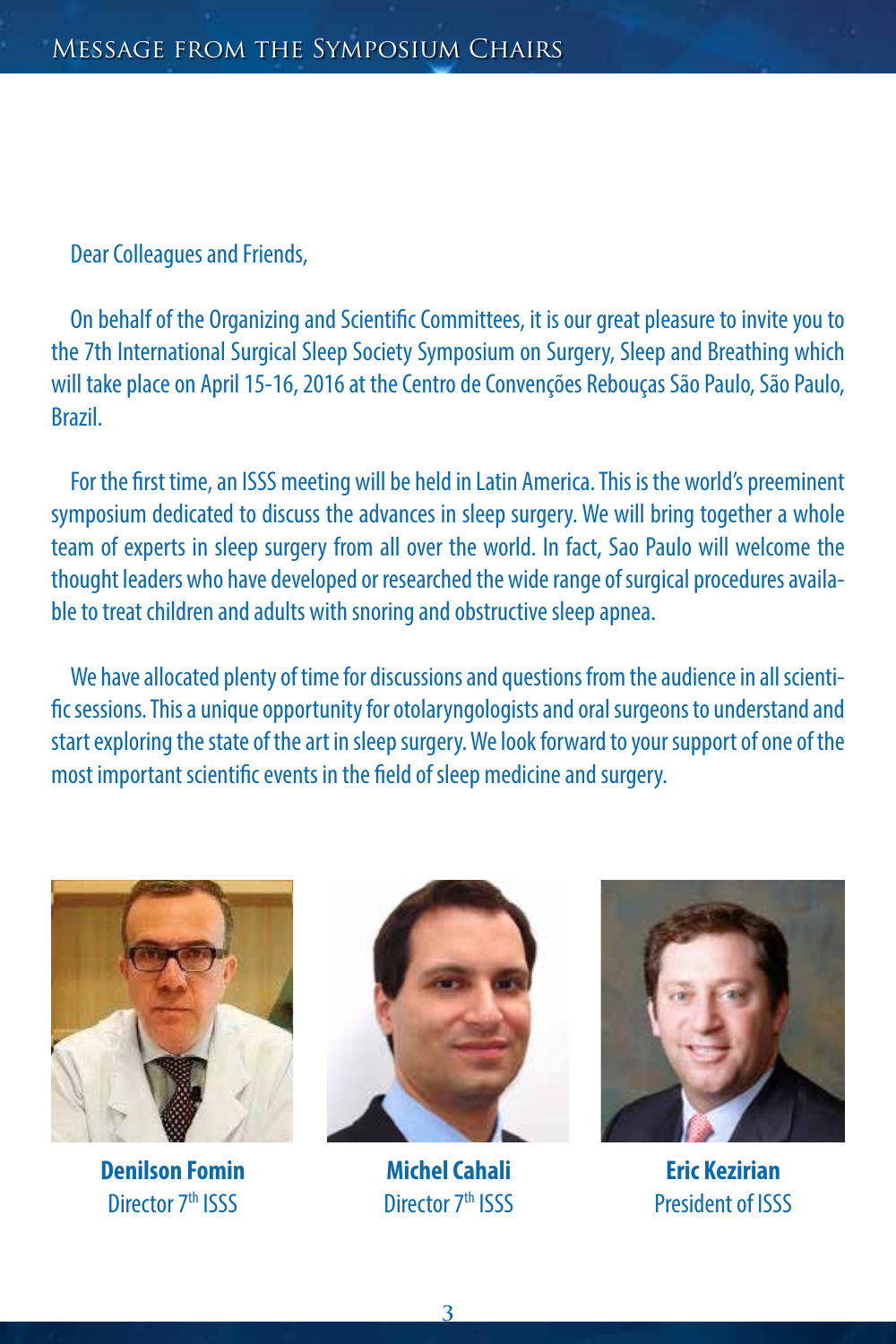SÃO PAULO

The habit of working and the vocation for making businesses is a characteristic of São Paulo. Thanks to its hardworking people, paulistas managed to transform São Paulo into the most important state in economic terms in Latin America. São Paulo is not only that, however. Aside from its thousands cultural attractions, it also offers good tourism options. Bounded by the Atlantic Ocean, its coastline has 622 kilometers of beaches of all kinds and sizes. In the north shore, there are several beaches in several municipalities such as Bertioga, São Sebastião, Caraguatatuba, and Ubatuba, apart from some islands, one of which Ilha Bela, a paradise for those who like windsurfing and sailing. In the South shore, in cities such as Iguape and Cananéia, there are some of the planet's most important preserved natural areas, such as Estação Ecológica Juréia-Itatins and Ilha do Cardoso, in Logamar - Complexo Estuarino Lagunar de Iguape, Cananéia, Antonina, and Parananguá.

The cliff of Serra do Mar "divides" the state's seashore and the plateau. Part of the Atlantic Forest, it was a major obstacle to be overcome in the previous centuries. Today, this door to the state's Countryside is a focus of attention of Reserva da Biosfera da Mata Atlântica and other organizations that work to preserve this ecosystem that now occupies only 5% of its original area. In the state's countryside, tourists have the chance of doing rural and ecological tourism, of knowing ranches,

cities with European climate, waterfalls, caves, rivers, hills, mineral water springs, natural parks, buildings built in the 16th, 17th and 18th centuries, churches and archeological sites. The capital is also a tourist oasis. Business tourism alone is responsible for more than 45,000 events per year. There are, in the capital, some places every tourist must visit: Bela Vista (an Italian neighborhood), Liberdade (a Japanese neighborhood) and the commercial streets 25 de Março (an Arabian neighborhood) and José Paulino (an Israelite neighborhood). By visiting these places, one can have a better idea of how many different types of immigrants came to São Paulo and helped develop the city.

The city also offers an intense artistic and cultural life. One will only know São Paulo well if he/she visits its cultural centers and museums, where there are a number of collections of both international and national famous painters and artists. For those who like historical monuments, a visit to the city's churches is a must, specially Convento Nossa Senhora da Luz, built in 1579.

Enjoy the city's nightlife and visit its hundreds of calm or busy bars, discos and nightclubs, theatres, cinemas, performances, concerts, dance shows, pubs and much more.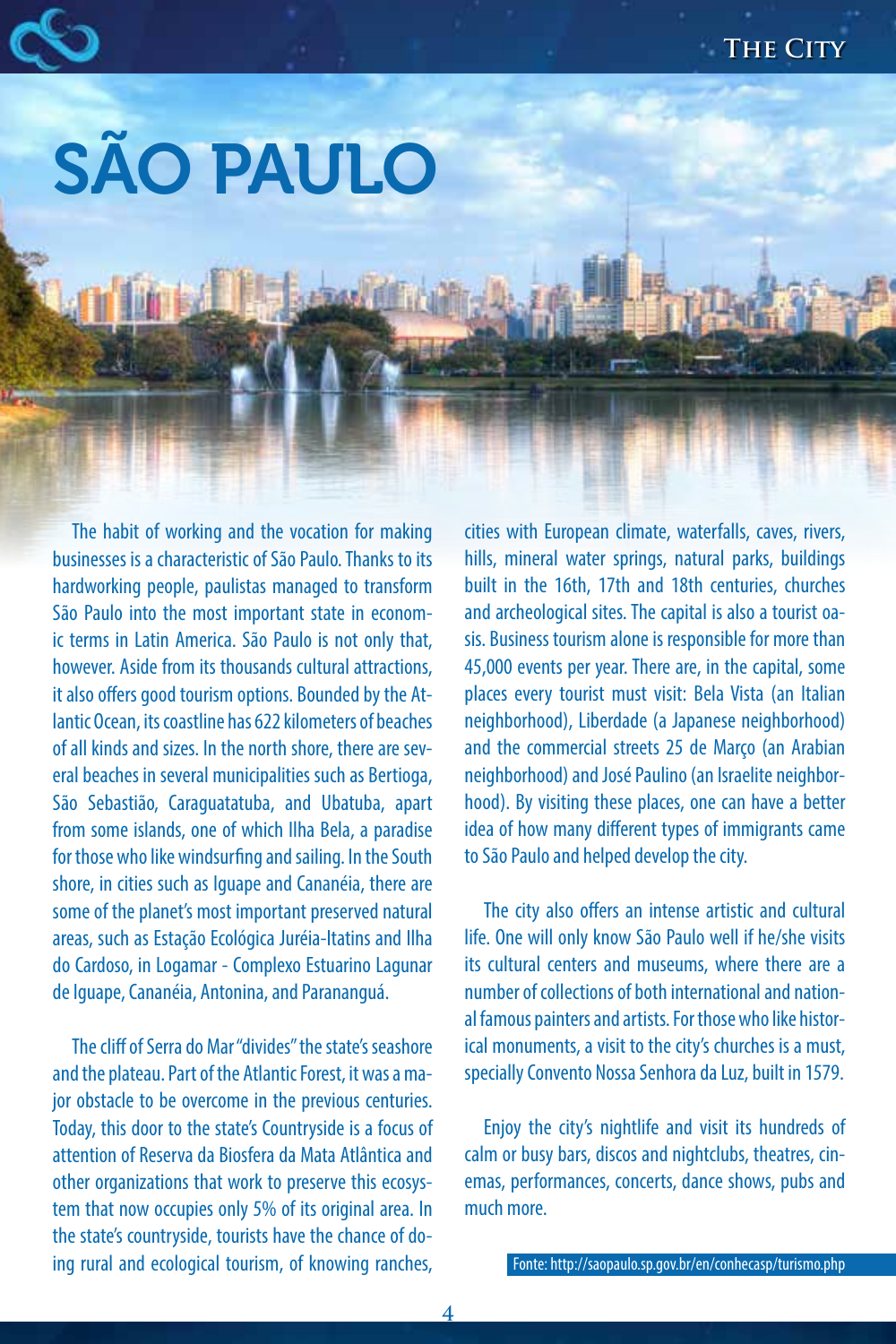### **REGISTRATION**

| <b>CATEGORY</b><br>Registration Fees (all prices are guoted in<br><b>Brazilian Reais - BRL)</b> | <b>ON SITE</b><br><b>AFTFR</b><br>April 01, 2016 |
|-------------------------------------------------------------------------------------------------|--------------------------------------------------|
| <b>Members of ISSS*</b>                                                                         | <b>BRL 1,350</b>                                 |
| Members of Fundação Otorrinolaringologia*                                                       | <b>BRL 1,400</b>                                 |
| <b>Members of Other Supporting Societies*</b>                                                   | <b>BRL 1,500</b>                                 |
| Non-members*                                                                                    | <b>BRL 2,140</b>                                 |
| <b>Residents and Medical Students*</b>                                                          | <b>BRL 1,000</b>                                 |

\* Proof of registration status required

Supporting Societies: Associação Brasileira de ORL-CCF, Associação Brasileira do Sono e Afiliadas (ABMS, ABROS)

The exhibition area, secretary, e-poster exhibition, coffee breaks will be in the Hall Nobre at First Floor:

The presentations will be at the Room Turquesa 3 and Room Turquesa 6, at the Third Floor.

#### **Room Turquesa 3**:



#### **Room Turquesa 6:**



Attention speakers: Upload your presentation in Media Desk, located in Hall Noble on the first floor in advance of 2 hours of your class. The media desk operate on 15 and 04.16.2016 from 07.00 to 18.30.

#### **ATTENDEES PLEASE NOTE:**

The organization does not recommend and is not responsible for VALUABLE objects that are left in the classrooms or in any location of the Convention Center.

Please be advised that it is forbidden to film or photograph the classes, surgeries or any of the procedures during FORL events. We recommend not purchasing fares and accommodation before having your registration in our events confirmed.

The events starting times should be respected in accordance with the published schedules. We ask you to arrive at the venue in advance, due to access procedures and distribution of materials, thus avoiding delays in the schedule. For students residing outside the city we suggest that you schedule your travel and arrival one day before the start of the event date to avoid unwanted delays.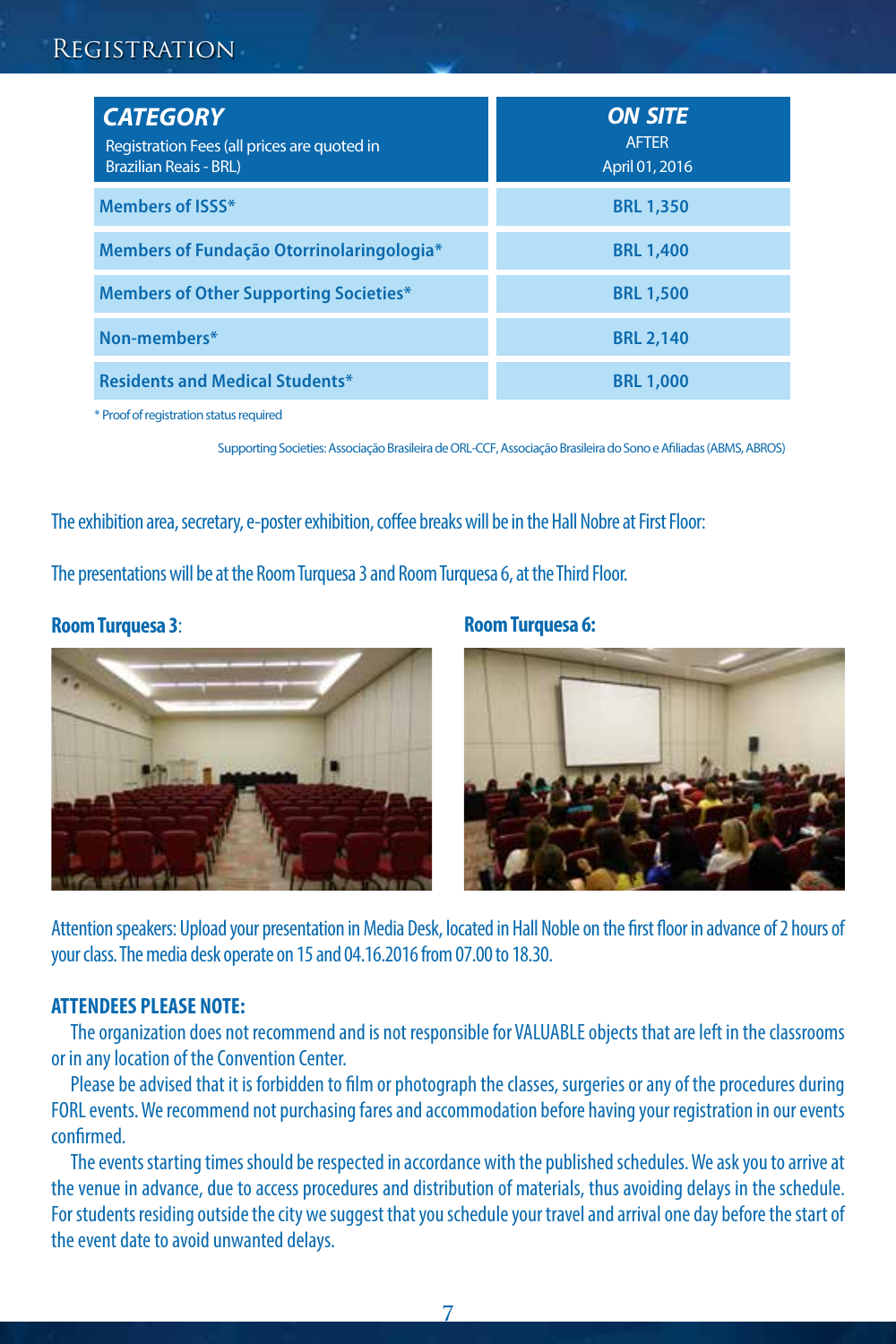#### PLANNING COMMITTEE

Agrício Crespo (Brazil) Alexandre Nakasato (Brazil) Alexandre Ordones (Brazil) Ana Laura Ranieri (Brazil) Anderson Branco (Brazil) Anna Borgström (Sweden) Athanasios Kaditis (Greece) Benedikt Hofauer (Germany) Boris Chernobilsky (USA) Cibele Dal Fabbro (Brazil) Clemens Heiser (Germany) Corintho Viana (Brazil) Daniel Perin (Brazil) Danielle Friberg (Sweden) Denilson Fomin (Brazil) Diderot Parreira (Brazil) Edilson Zancanella (Brazil) Edward Weaver (USA) Eric Kezirian (USA) Evert Hamans (Belgium) Fabiana Valera (Brazil) Fábio Lorenzetti (Brazil) Fabio Rabelo (Brazil) Fernanda Haddad (Brazil) Fernanda Viana (Brazil) Filippo Montevecchi (Italy) Frederic Chabolle (France) George Boraks (Brazil) Geraldo Lorenzi-Filho (Brazil) Gilberto Formigoni (Brazil) Giovanni Sorrenti (Italy) Helio de Abreu (Brazil) Ichiro Komada (Japan)

Inge Trindade (Brazil) Joachim Maurer (Germany) Johan Fehrm (Sweden) José Antonio Pinto (Brazil) Jose Barrera (USA) José Lubianca Neto (Brazil) Juan Reyes (Colombia) Kathleen Yaremchuk (USA) Kenny Pang (Singapore) Lia Bittencourt (Brazil) Lucas Lemes (Brazil) Lucas Patrocínio (Brazil) Luci Hidal (Brazil) Luciano Drager (Brazil) Luís Carlos Gregório (Brazil) Luiz Sennes (Brazil) Madeline Ravesloot (Netherlands) Marc Blumen (France) Marco Machado (Brazil) Maria Suurna (USA) Marina Carrasco Llatas (Spain) Mark D'Agostino (USA) Martin Hopp (USA) Mauro Vieira (Brazil) Michel Cahali (Brazil) Nico de Vries (Netherlands) Nicolas Busaba (USA) Ofer Jacobowitz (USA) Ömer Karakoç (Turkey) Otávio Ferraz (Brazil) Ottavio Piccin (Italy) Paul Hoff (USA) Pedro Genta (Brazil)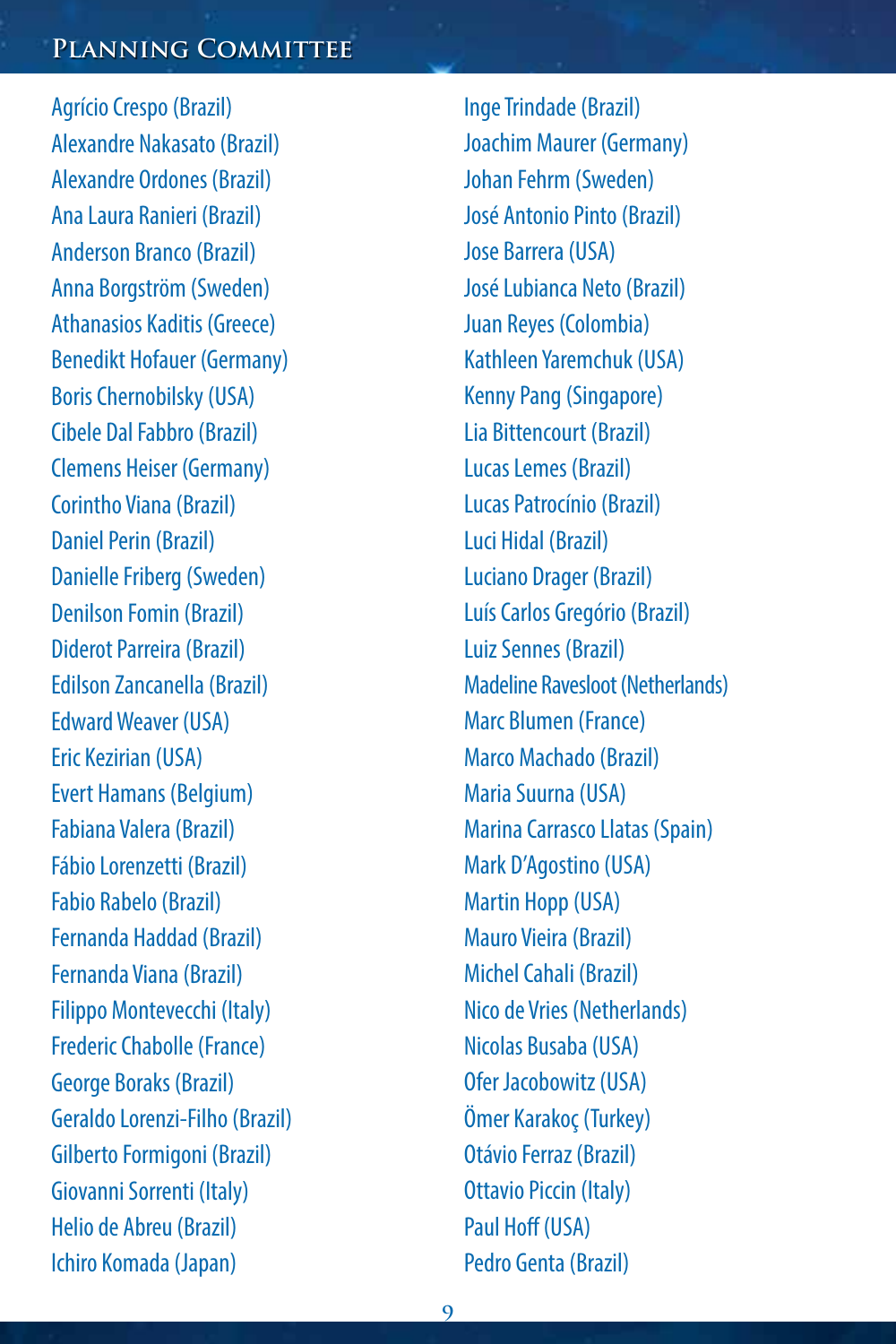

Peter Baptista (Spain) Peter O'Connor (USA) Rafael Balsalobre (Brazil) Ralph Dibbern (Brazil) Renata di Francesco (Brazil) Robson Capasso (USA) Rodolfo Lugo Saldaña (Mexico) Ron Mitchell (USA) Rosana Alves (Brazil) Sally Shott (USA) Sandra Xavier (Brazil) Sergio Miranda (Brazil) Sergio Tufik (Brazil) Shintaro Chiba (Japan) Silke Weber (Brazil) Srinivas Kishore (India)

Stacey Ishman (USA) Stanley Liu (USA) Steve Amado (Colombia) Steven Wu (Taiwan) Stuart MacKay (Australia) Susan Garetz (USA) Tatiana Vidigal (Brazil) Thomas Verse (Germany) Tod Huntley (USA) Tucker Woodson (USA) Vaclav Pavelec (Czech Republic) Vanessa Ieto (Brazil) Victor Certal (Portugal) Wei-Chung Hsu (Taiwan) Winfried Hohenhorst (Germany) Ying Shuo Hsu (Taiwan)

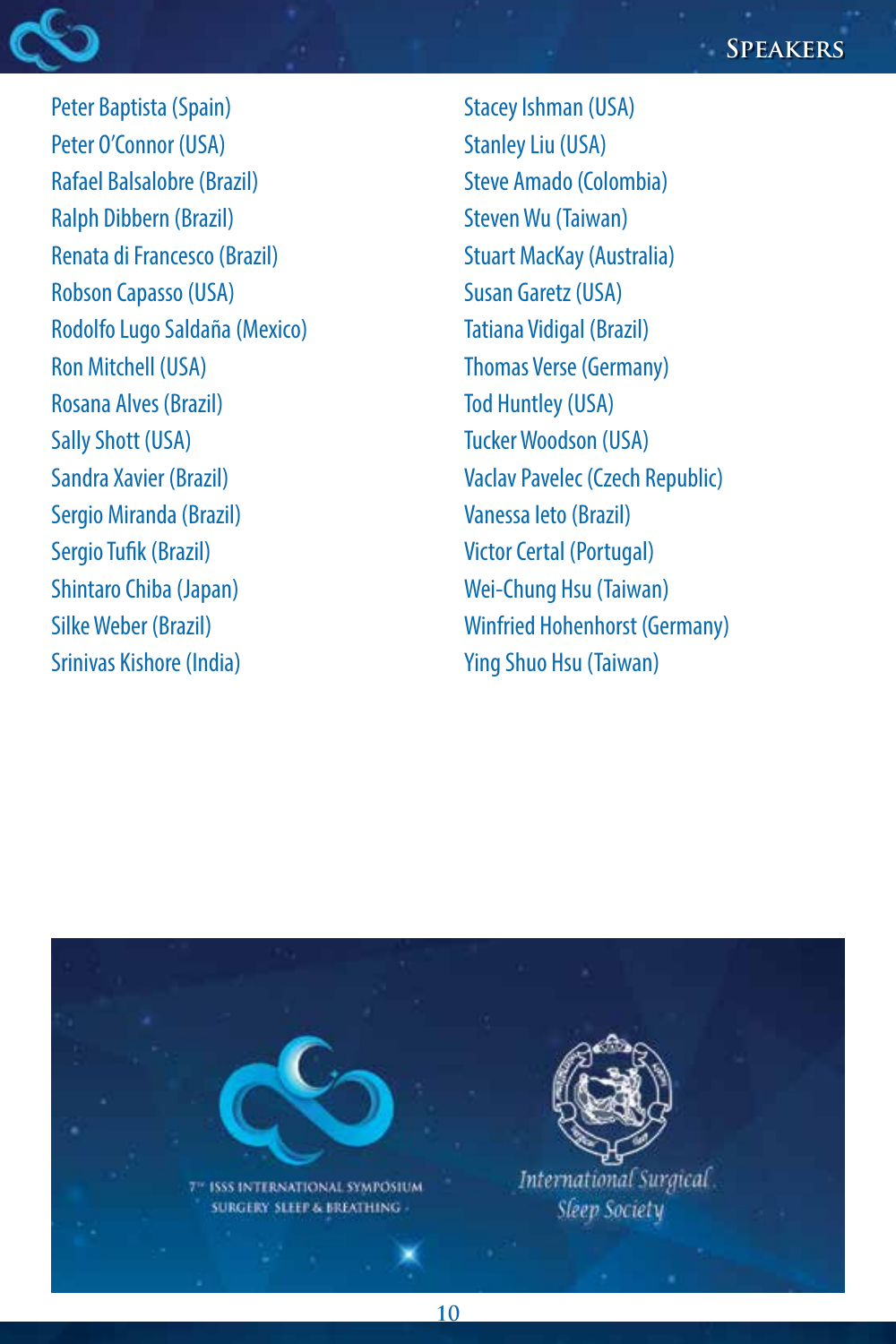# **Scientific program - Friday, Apr. 15**

| <b>FRI., APR. 15</b> |                                                                 | Room Turquesa 6                                                      |
|----------------------|-----------------------------------------------------------------|----------------------------------------------------------------------|
|                      | <b>SESSION</b>                                                  | <b>SPEAKERS</b>                                                      |
| $7:30 - 7:55h$       | <b>Registration</b>                                             |                                                                      |
| 7:55 - 8:05h         | <b>Welcome</b>                                                  | Michel Cahali (Brazil), Denilson Fomin (Brazil), Eric Kezirian (USA) |
| $8:05 - 8:10h$       | An invitation to the IFOS World Congress 2017 in Paris          | Frederic Chabolle (France)                                           |
| $8:10 - 8:25h$       | Development of Sleep Medicine in Brazil                         | Sergio Tufik (Brazil)                                                |
| 8:30 - 10:00h        | <b>PAP, Sleep Studies, and Outcome Measures</b>                 |                                                                      |
|                      | Moderator                                                       | Edilson Zancanella (Brazil)                                          |
|                      | Moderator                                                       | Victor Certal (Portugal)                                             |
| $8:30 - 8:45h$       | CPAP after 35 years: where are we?                              | Geraldo Lorenzi-Filho (Brazil)                                       |
| $8:45 - 9:00h$       | Home vs. Lab Sleep Studies                                      | Edilson Zancanella (Brazil)                                          |
| $9:00 - 9:15h$       | CPAP in Randomized Controlled Trials and Meta-analysis          | Luciano Drager (Brazil)                                              |
| $9:15 - 9:30h$       | <b>Outcome Measures</b>                                         | Lia Bittencourt (Brazil)                                             |
| $9:30 - 10:00h$      | <b>Discussion</b>                                               |                                                                      |
| 10:00 - 10:30h       |                                                                 | <b>Coffee Break</b>                                                  |
| 10:30 - 12:00h       | <b>Pediatric OSA - key topics</b>                               |                                                                      |
|                      | Moderator                                                       | José Lubianca Neto (Brazil)                                          |
|                      | Moderator                                                       | Ron Mitchell (USA)                                                   |
| 10:30 - 10:45h       | Polysomnography in pediatric OSA. When and why?                 | Rosana Alves (Brazil)                                                |
| 10:45 - 11:00h       | Pediatric OSA and hypertension                                  | Wei-Chung Hsu (Taiwan)                                               |
| 11:00 - 11:15h       | Outcomes of Adenotonsillectomy in pediatric OSA                 | Ron Mitchell (USA)                                                   |
| 11:15 - 11:30h       | The European perspective on treatment of pediatric OSA          | Athanasios Kaditis (Greece)                                          |
| 11:30 - 12:00h       | <b>Discussion</b>                                               |                                                                      |
| 12:00 - 14:00h       |                                                                 | <b>Lunch</b>                                                         |
| 14:00 - 15:45h       | <b>Procedure Selection in adults</b>                            |                                                                      |
|                      | Moderator                                                       | Gilberto Formigoni (Brazil)                                          |
|                      | Moderator                                                       | Eric Kezirian (USA)                                                  |
| 14:00-14:15h         | Determining surgical candidacy for upper airway reconstruction  | Agrício Crespo (Brazil)                                              |
| 14:15 - 14:30h       | Office Exam for Procedure Selection                             | Tatiana Vidigal (Brazil)                                             |
| 14:30 - 14:45h       | <b>DISE Technique</b>                                           | Winfried Hohenhorst (Germany)                                        |
| 14:45 - 15:00h       | Impact of DISE on procedure selection                           | Fabio Rabelo (Brazil)                                                |
| 15:00 - 15:15h       | Procedure Selection: What Should I Do?                          | Eric Kezirian (USA)                                                  |
| 15:15 - 15:45h       | <b>Discussion</b>                                               |                                                                      |
| 15:45 - 16:15h       |                                                                 | <b>Coffee Break</b>                                                  |
| 16:15 - 18:00h       | <b>Palate Surgery</b>                                           |                                                                      |
|                      | Moderator                                                       | Luiz Sennes (Brazil)                                                 |
|                      | Moderator                                                       | Nico de Vries (Netherlands)                                          |
| 16:15 - 16:30h       | Does UPPP Improve OSA?                                          | Danielle Friberg (Sweden)                                            |
| 16:30 - 16:45h       | Lessons from 30 years of UPPP                                   | José Antonio Pinto (Brazil)                                          |
| 16:45 - 17:00h       | Predictors and non-predictors of UPPP success in OSA            | Fabiana Valera (Brazil)                                              |
| 17:00 - 17:15h       | Is there still a role for shortening the soft palate and uvula? | Luís Carlos Gregório (Brazil)                                        |
| 17:15 - 17:30h       | Why does UPPP fail?                                             | Nico de Vries (Netherlands)                                          |
| 17:30 - 18:00h       | <b>Discussion</b>                                               |                                                                      |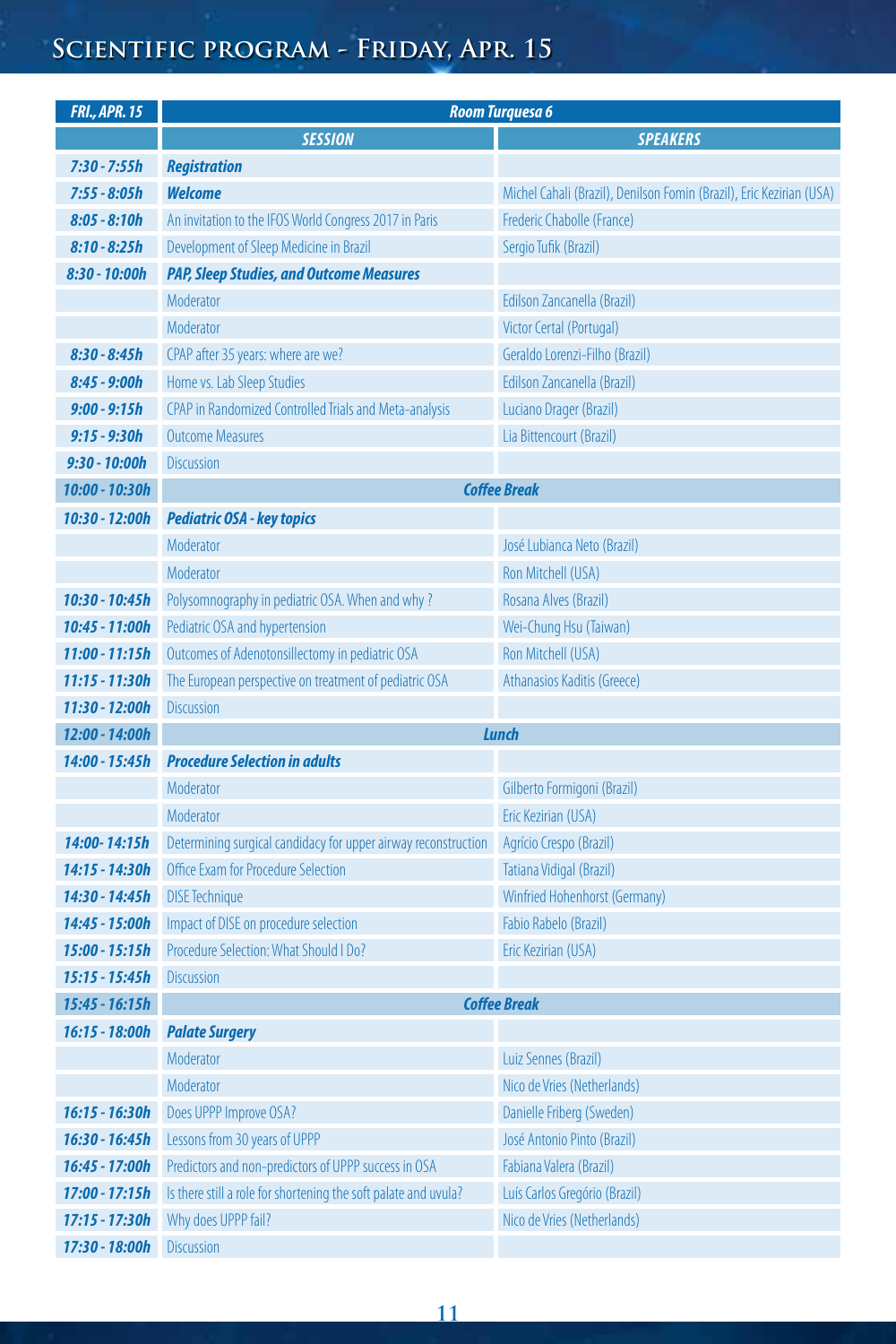

|                  | <b>Room Turquesa 3</b>                                                         |                              |
|------------------|--------------------------------------------------------------------------------|------------------------------|
|                  | <b>SESSION</b>                                                                 | <b>SPEAKERS</b>              |
| $8:30 - 10:00h$  | <b>OSA and the Nose in Adults</b>                                              |                              |
|                  | Moderator                                                                      | Ralph Dibbern (Brazil)       |
|                  | Moderator                                                                      | Shintaro Chiba (Japan)       |
| $8:30 - 8:45h$   | Impact of Treating nasal obstruction on OSA                                    | Thomas Verse (Germany)       |
| 8:45 - 9:00h     | Same day discharge and Safety of concurrent nasal and<br>oropharyngeal surgery | Nicolas Busaba (USA)         |
| $9:00 - 9:15h$   | When to resume CPAP after nasal surgery                                        | Peter Baptista (Spain)       |
| 9:15 - 9:30h     | Real Influence of the Nose in Adherence to CPAP                                | Fernanda Haddad (Brazil)     |
| $9:30 - 10:00h$  | <b>Discussion</b>                                                              |                              |
| 10:00 - 10:30h   | <b>Coffee Break</b>                                                            |                              |
| 10:30 - 12:00h   | <b>Snoring</b>                                                                 |                              |
|                  | Moderator                                                                      | Fábio Lorenzetti (Brazil)    |
|                  | Moderator                                                                      | Marc Blumen (France)         |
| 10:30 - 10:45h   | Health risks of untreated snoring                                              | Pedro Genta (Brazil)         |
| 10:45 - 11:00h   | Radiofrequency treatment for snoring                                           | Denilson Fomin (Brazil)      |
| $11:00 - 11:15h$ | Injection snoreplasty                                                          | Peter O'Connor (USA)         |
| $11:15 - 11:30h$ | Soft Palate Implants                                                           | Marc Blumen (France)         |
| 11:30 - 12:00h   | <b>Discussion</b>                                                              |                              |
| 12:00 - 14:00h   |                                                                                | <b>Lunch</b>                 |
| 14:00 - 15:45h   | <b>Pediatric OSA - specialized topics</b>                                      |                              |
|                  | Moderator                                                                      | Luci Hidal (Brazil)          |
|                  | Moderator                                                                      | Stacey Ishman (USA)          |
| 14:00-14:15h     | The role of the nose in pediatric OSA                                          | Silke Weber (Brazil)         |
| 14:15 - 14:30h   | Evaluation of the child with persistent OSA: Cine MRI and DISE<br>in children  | Stacey Ishman (USA)          |
| 14:30 - 14:45h   | Nonsurgical management of residual OSA in children                             | Renata di Francesco (Brazil) |
| 14:45 - 15:00h   | Surgery for persistent OSA in children                                         | Sally Shott (USA)            |
| 15:00 - 15:15h   | Postoperative care - inpatient vs outpatient                                   | Susan Garetz (USA)           |
| 15:15 - 15:45h   | <b>Discussion</b>                                                              |                              |
| $15:45 - 16:15h$ |                                                                                | <b>Coffee Break</b>          |
| 16:15 - 18:00h   | <b>Maxillofacial Surgery</b>                                                   |                              |
|                  | Moderator                                                                      | Diderot Parreira (Brazil)    |
|                  | Moderator                                                                      | George Boraks (Brazil)       |
| $16:15 - 16:30h$ | Patient selection for Maxillo Mandibular Advancement (MMA)<br>for OSA          | Sergio Miranda (Brazil)      |
| 16:30 - 16:45h   | <b>MMA</b> Technique                                                           | Diderot Parreira (Brazil)    |
| 16:45 - 17:00h   | <b>Complications in MMA</b>                                                    | Otávio Ferraz (Brazil)       |
| 17:00 - 17:15h   | Dynamic Upper Airway Changes after MMA: What matters<br>the most?              | <b>Stanley Liu (USA)</b>     |
| 17:15 - 17:30h   | Concurrent procedures with MMA: when and how?                                  | Lucas Patrocínio (Brazil)    |
| 17:30 - 18:00h   | <b>Discussion</b>                                                              |                              |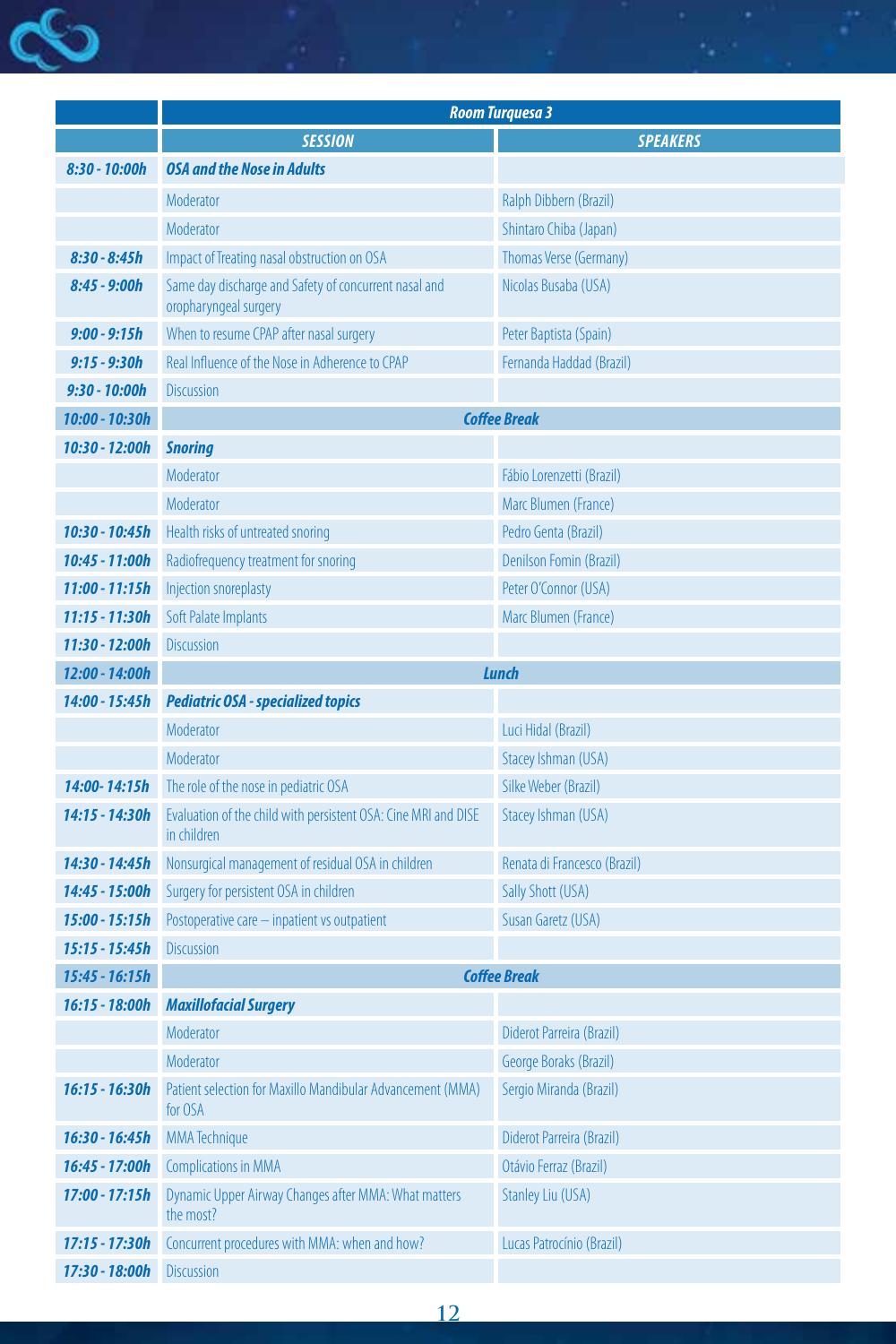# **Scientific program - Saturday, Apr. 16**

| <b>SAT., APR. 16</b>         | Room Turquesa 6                                       |                                  |
|------------------------------|-------------------------------------------------------|----------------------------------|
|                              | <b>SESSION</b>                                        | <b>SPEAKERS</b>                  |
| $8:00 - 9:45h$               | <b>Palate Surgery Techniques</b>                      |                                  |
|                              | Moderator                                             | Luiz Sennes (Brazil)             |
|                              | Moderator                                             | Srinivas Kishore (India)         |
| $8:00 - 8:15h$               | <b>Modified Australian UPPP</b>                       | Stuart MacKay (Australia)        |
| $8:15 - 8:30h$               | <b>Expansion Sphincter Pharyngoplasty</b>             | Kenny Pang (Singapore)           |
| $8:30 - 8:45h$               | Modified UPPP suturing techniques                     | <b>Edward Weaver (USA)</b>       |
| $8:45 - 9:00h$               | Lateral Pharyngoplasty                                | Michel Cahali (Brazil)           |
| $9:00 - 9:15h$               | Palatal Advancement                                   | Tucker Woodson (USA)             |
| $9:15 - 9:45h$               | <b>Discussion</b>                                     |                                  |
| $9:45 - 10:15h$              | <b>Coffee Break</b>                                   |                                  |
| 10:15 - 12:00h               | <b>Hypopharyngeal Surgery</b>                         |                                  |
|                              | <b>Moderator</b>                                      | Joachim Maurer (Germany)         |
|                              | Moderator                                             | Rodolfo Lugo Saldaña (Mexico)    |
| 10:15 - 10:30h               | Genioglossus Advancement                              | Jose Barrera (USA)               |
| 10:30 - 10:45h               | <b>SMILE</b>                                          | Rodolfo Lugo Saldaña (Mexico)    |
| 10:45 - 11:00h               | <b>Upper Airway Stimulation</b>                       | Joachim Maurer (Germany)         |
| 11:00 - 11:15h               | Tongue resection by cervical and intra oral approach  | Frederic Chabolle (France)       |
| $11:15 - 11:30h$             | <b>TORS</b>                                           | Paul Hoff (USA)                  |
| 11:30 - 12:00h               | <b>Discussion</b>                                     |                                  |
| 12:00 - 14:00h               |                                                       | <b>Lunch</b>                     |
| 14:00 - 15:45h               | <b>Alternative and Novel therapies and Devices</b>    |                                  |
|                              | Moderator                                             | Lucas Lemes (Brazil)             |
|                              | Moderator                                             | Ofer Jacobowitz (USA)            |
| 14:00-14:15h                 | <b>Positional Therapy</b>                             | Madeline Ravesloot (Netherlands) |
| 14:15 - 14:30h               | <b>Targeted Hypoglossal Nerve Stimulation</b>         | Ofer Jacobowitz (USA)            |
| 14:30 - 14:45h               | Novel tonque Implants                                 | Evert Hamans (Belgium)           |
| 14:45 - 15:00h               | Medications for Treatment of OSA                      | Marina Carrasco Llatas (Spain)   |
| 15:00 - 15:15h               | Effects of Oropharyngeal Exercises on Snoring and OSA | Vanessa leto (Brazil)            |
| 15:15 - 15:45h               | <b>Discussion</b>                                     |                                  |
| $15:45 - 16:15h$             |                                                       | <b>Coffee Break</b>              |
| 16:15 - 18:00h               | <b>Difficult Cases</b>                                |                                  |
|                              | Moderator                                             | Robson Capasso (USA)             |
|                              | Moderator                                             | Martin Hopp (USA)                |
| $16:15 - 16:30h$             | Case 1                                                | Robson Capasso (USA)             |
| 16:30 - 16:45h               | Case 2                                                | Maria Suurna (USA)               |
| <b>16:45 - 17:00h</b> Case 3 |                                                       | Anderson Branco (Brazil)         |
| $17:00 - 17:15h$             | Case 4                                                | Sandra Xavier (Brazil)           |
| 17:15 - 17:30h Case 5        |                                                       | Ömer Karakoç (Turkey)            |
| 17:30 - 18:00h               | <b>Discussion</b>                                     |                                  |
|                              |                                                       | <b>Room Turquesa 3</b>           |
|                              | <b>SESSION</b>                                        | <b>SPEAKERS</b>                  |
| $8:00 - 9:45h$               | <b>Perioperative Management and Complications</b>     |                                  |
|                              | Moderator                                             | Kathleen Yaremchuk (USA)         |
|                              | Moderator                                             | Filippo Montevecchi (Italy)      |
| $8:00 - 8:15h$               | Avoiding anesthetic complications in OSA surgery      | Daniel Perin (Brazil)            |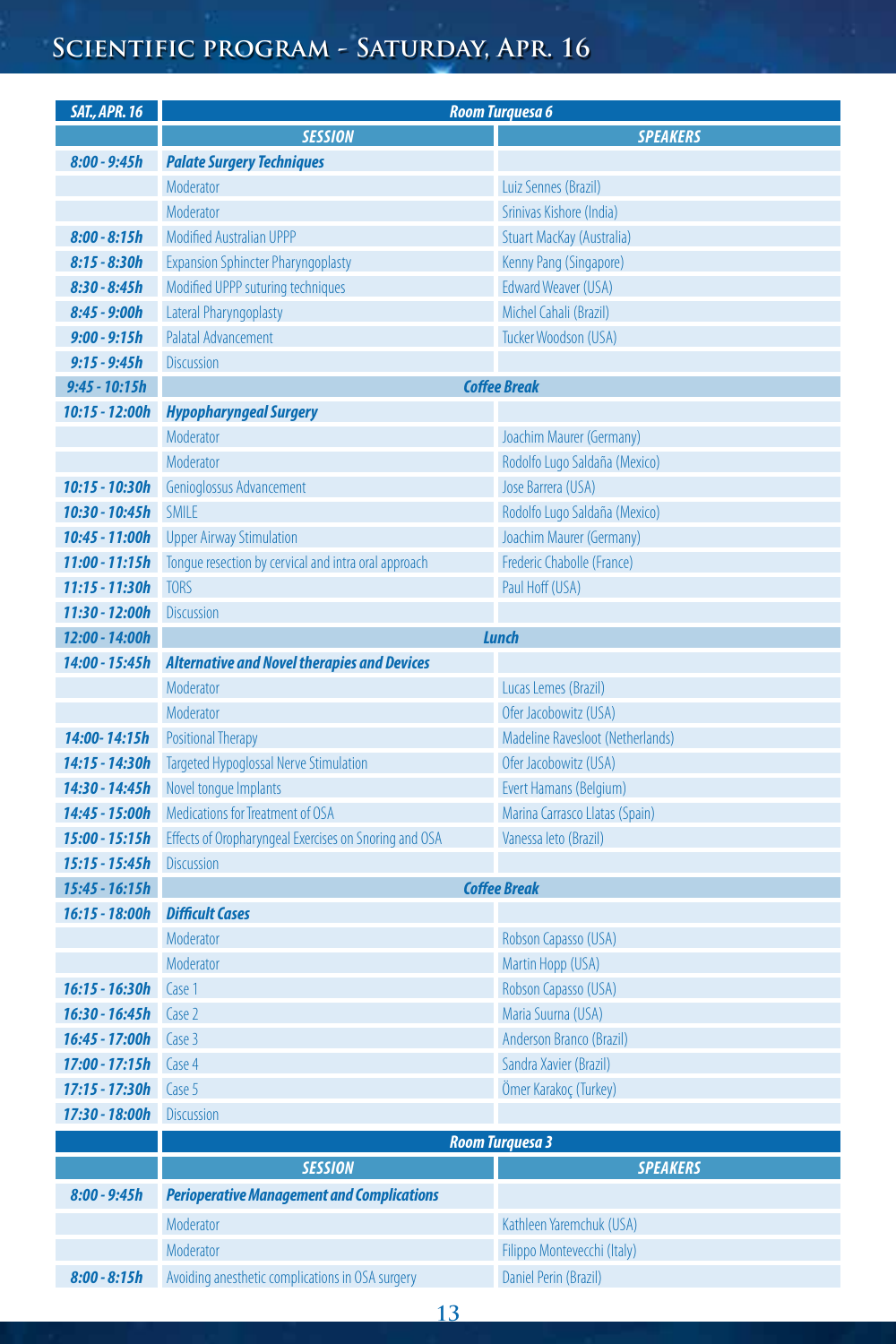

| $8:15 - 8:30h$                   | Complications in Upper Airway Surgery for OSA                                                                                                              | Mauro Vieira (Brazil)           |
|----------------------------------|------------------------------------------------------------------------------------------------------------------------------------------------------------|---------------------------------|
| 8:30 - 8:45h                     | Pain and sleep disruption in hospitalized patients                                                                                                         | Kathleen Yaremchuk (USA)        |
| 8:45 - 9:00h                     | <b>Treating Complications in Palatal Surgeries</b>                                                                                                         | Mark D'Agostino (USA)           |
| 9:00 - 9:15h                     | Treating Complications in Hypopharyngeal Surgeries                                                                                                         | Filippo Montevecchi (Italy)     |
| $9:15 - 9:45h$                   | <b>Discussion</b>                                                                                                                                          |                                 |
| $9:45 - 10:15h$                  | <b>Coffee Break</b>                                                                                                                                        |                                 |
| 10:15 - 12:00h                   | <b>Oral Presentations</b>                                                                                                                                  |                                 |
|                                  | Moderator                                                                                                                                                  | Alexandre Nakasato (Brazil)     |
|                                  | Moderator                                                                                                                                                  | Boris Chernobilsky (USA)        |
| $10:15 - 10:25h$                 | OSA Following Pharyngeal Flap Surgery for Velopharyngeal<br>Insufficiency: A Prospective Polysomnographic and Aerodyna-<br>mic Study in Middle-Aged Adults | Inge Trindade (Brazil)          |
| 10:25 - 10:35h                   | Does palato-glossal coupling exist in upper airway stimulation?                                                                                            | Clemens Heiser (Germany)        |
| 10:35 - 10:45h                   | Nerve Monitoring System guided cuff placement in selective<br>upper airway stimulation                                                                     | Benedikt Hofauer (Germany)      |
| 10:45 - 10:55h                   | SKUP3 RCT; Changes in Blood Pressure after Modified UPPP at<br>6-month and 2-year follow-up                                                                | Johan Fehrm (Sweden)            |
|                                  | <b>10:55 - 11:05h</b> Uvulopalatopharyngoplasty in childrens                                                                                               | Juan Reyes (Colombia)           |
| 11:05 - 11:15h                   | Adenotonsillectomy vs adenotonsillotomy in pediatric obstruc-<br>tive sleep apnea - polysomnographic results after one year                                | Anna Borgström (Sweden)         |
| $11:15 - 11:25h$                 | Does sleep endoscopy predict extent of upper airway recons-<br>tructive surgery required for treatment of OSA?                                             | Ofer Jacobowitz (USA)           |
| 11:25 - 11:35h                   | Drug-Induced Sleep Endoscopy in Asian Obstructive Sleep<br>Apnea Syndrome Patients                                                                         | Steven Wu (Taiwan)              |
| $11:35 - 11:45h$                 | Sleep endoscopy during drug induced sleep versus during<br>natural sleep: preliminary results                                                              | Alexandre Ordones (Brazil)      |
|                                  |                                                                                                                                                            |                                 |
| $11:45 - 11:55h$                 | Acute effect of CPAP delivered by oronasal vs nasal flow in the<br>upper airway patency directly observed by sleep endoscopy                               | Fernanda Viana (Brazil)         |
| 11:55 - 12:00h                   | <b>Discussion</b>                                                                                                                                          |                                 |
| 12:00 - 14:00h                   |                                                                                                                                                            | <b>Lunch</b>                    |
| 14:00 - 15:45h                   | <b>Oral Appliances</b>                                                                                                                                     |                                 |
|                                  | Moderator                                                                                                                                                  | Corintho Viana (Brazil)         |
|                                  | Moderator                                                                                                                                                  | Cibele Dal Fabbro (Brazil)      |
|                                  | <b>14:00-14:15h</b> Effectiveness of Oral Appliances: a review                                                                                             | Rafael Balsalobre (Brazil)      |
|                                  | <b>14:15 - 14:30h</b> Snoring and OSA: selection of patients for Oral Appliances                                                                           | Ana Laura Ranieri (Brazil)      |
|                                  | 14:30 - 14:45h Oral appliances tolerance, titration, and compliance monitoring Marco Machado (Brazil)                                                      |                                 |
|                                  | 14:45 - 15:00h Effect of Oral Appliances upon cardiovascular parameters in OSA Cibele Dal Fabbro (Brazil)                                                  |                                 |
|                                  | <b>15:00 - 15:15h</b> Long term effects of oral appliances: a lifetime treatment?                                                                          | Tod Huntley (USA)               |
| <b>15:15 - 15:45h</b> Discussion |                                                                                                                                                            |                                 |
| 15:45 - 16:15h                   |                                                                                                                                                            | <b>Coffee Break</b>             |
| 16:15 - 18:00h Video Session     |                                                                                                                                                            |                                 |
|                                  | Moderator                                                                                                                                                  | Steve Amado (Colombia)          |
|                                  | Moderator                                                                                                                                                  | Helio de Abreu (Brazil)         |
|                                  | 16:15 - 16:30h Functional Expansion Pharyngoplasty                                                                                                         | Giovanni Sorrenti (Italy)       |
| 16:30 - 16:45h                   | Evaluation of sixty patients underwent Two-Piece Palatopharyn-<br>qoplasty (Two-P4)                                                                        | Ichiro Komada (Japan)           |
| 16:45 - 17:00h                   | Tongue reduction in Children with Down Syndrome                                                                                                            | Steve Amado (Colombia)          |
| 17:00 - 17:15h                   | A novel implantable device for the treatment of obstructive<br>sleep apnea: clinical safety and feasibility                                                | Vaclav Pavelec (Czech Republic) |
| 17:15 - 17:30h<br>17:30 - 18:00h | Polysomnography with DISE<br><b>Discussion</b>                                                                                                             | Ottavio Piccin (Italy)          |